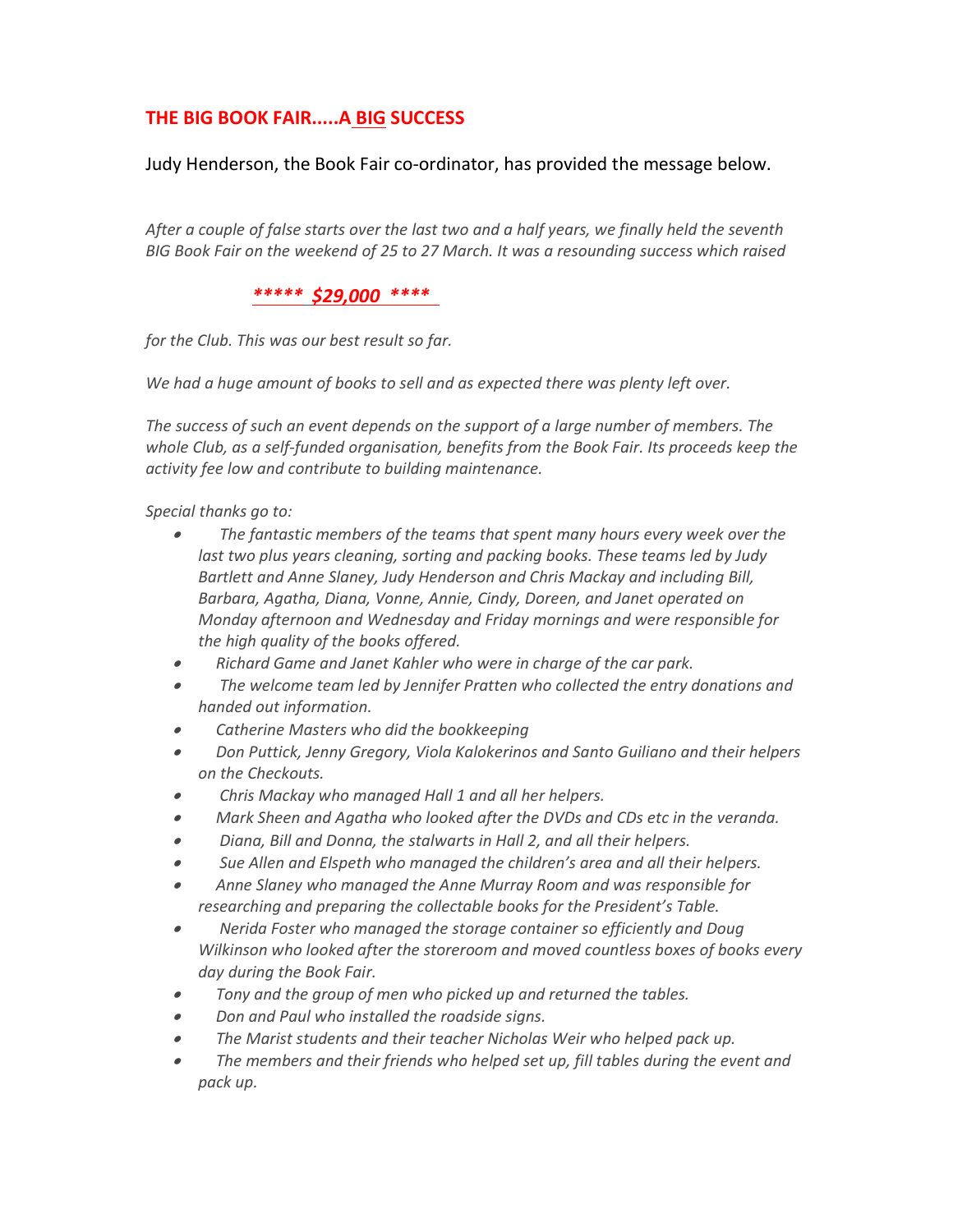- Ann Baker and the WOWs (Watercolours on Wednesdays group) for the beautiful cards, bookmarks and display of paintings.
- The catering team.
- The family of members who 'voluntold' or were cajoled into helping.
- Polly for all her incredible assistance. No task was ever too much trouble.
- The 'elves' who removed the large pile of rubbish from Hall 2 and outside the back doors.
- Judy Henderson for the publicity and co-ordination.
- Activity groups for putting up with the disruption just before and after the event.
- Justine Burke of Luton Weston Creek and Molonglo Valley for printing the posters.
- The Weston Creek Uniting Church for the loan of tables.
- James Gourley of NewBeach Co for the poster design.
- Michael and Enya of Riotact for free publicity.
- The generous community that donated books, and
- Last but not least all who came and bought the books, CDs, DVDs and paintings.



The queue waiting for opening on the first day!!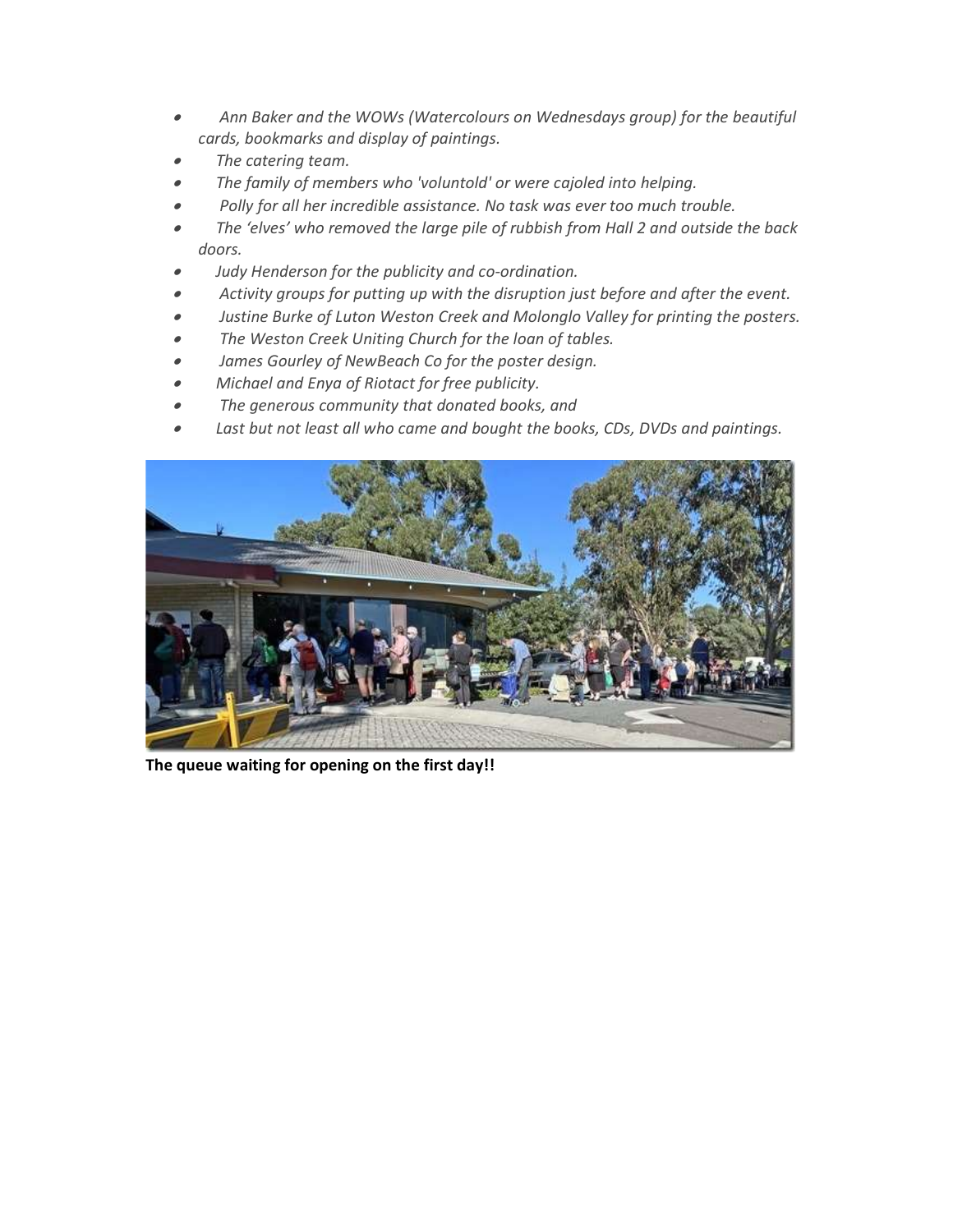

Just some of the thousands of books on offer.



### Customers!!

As Judy mentioned, there were quite a number of top quality books left at close of business on Sunday afternoon. Many thanks to Sue Allen who has set in train the process of sending a great many books for children and young adults to schools in the Lismore area who have lost so much including their library stocks.

It just remains for me to say how proud I am to be associated with such a fantastic group of people who planned and carried out such a successful event, and to congratulate them on their efforts which have resulted in such a hugely welcome and much needed boost to the Club's finances.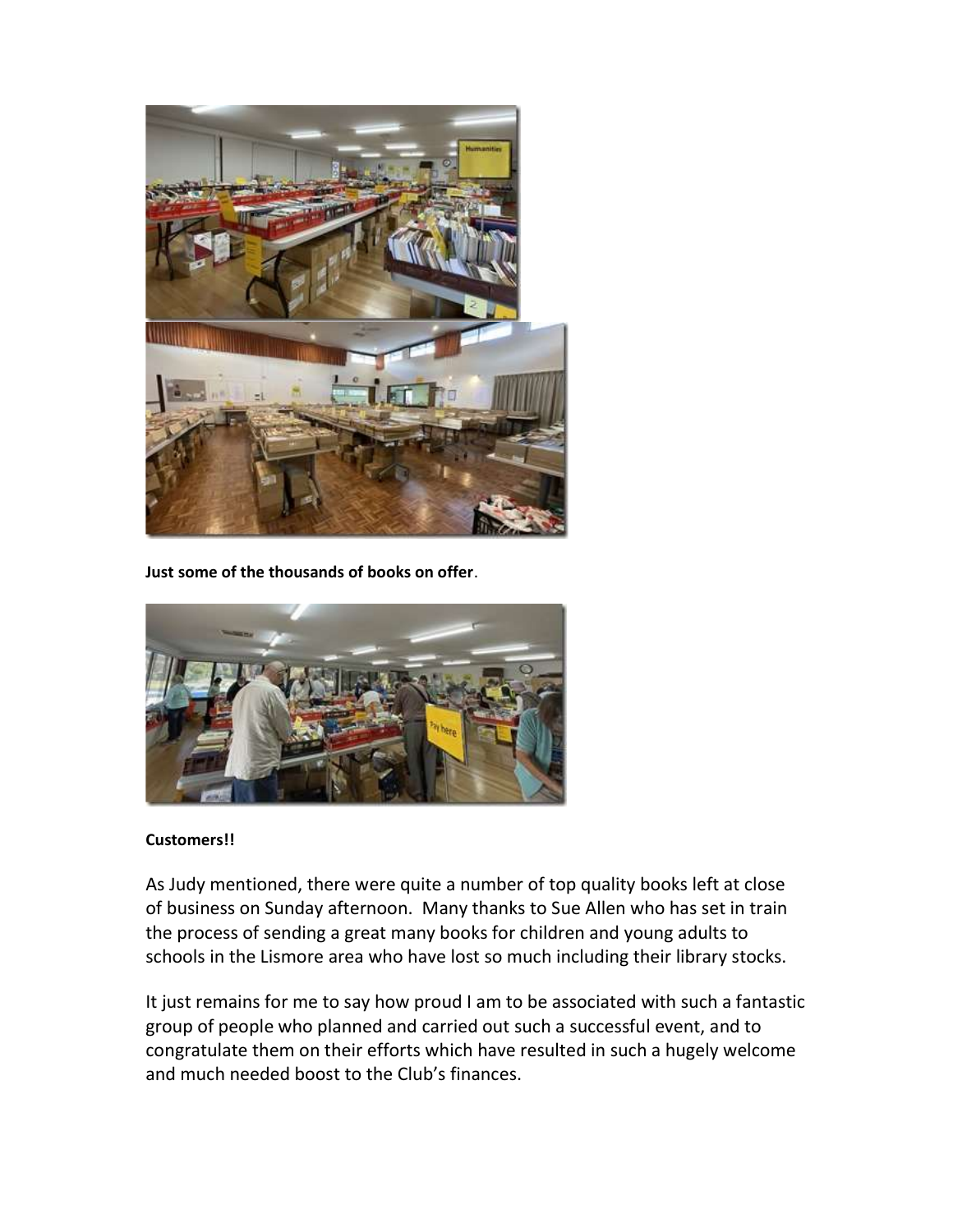Be kind to everyone please, do not enter the Club if you are feeling unwell and developing cold or flu like symptoms (including headache, fever, cough, sore throat, fatigue or shortness of breath).



Jenny Gregory President Woden Seniors Inc. PO Box 345, Woden ACT 2606 Tel: (02) 6282 2573 Email: president@wodenseniors.org.au www.wodenseniors.org.au

## COMMUNITY NOTICES AND INFORMATION

1800 171 866 Older Persons COVID-19 Support Line

8.30 am – 6pm(AEST) Monday to Friday, excluding public holidays.

#### One liners

1. I hate people who use big words just to make themselves look perspicacious.

\_\_\_\_\_\_\_\_\_\_\_\_\_\_\_\_\_\_\_\_\_\_\_\_\_\_\_\_\_\_\_\_\_\_\_\_\_\_\_\_\_\_\_\_\_\_\_\_\_\_\_\_\_\_\_\_\_\_\_\_\_\_\_\_\_\_\_\_\_\_\_\_\_\_\_\_\_\_\_\_\_

- 2. All those who believe in telekinesis raise my hand.
- 3. What's worse than raining cats and dogs? Hailing taxis.
- 4. Always give 100% unless you're donating blood.
- 5. I hate Russian dolls. They're so full of themselves.